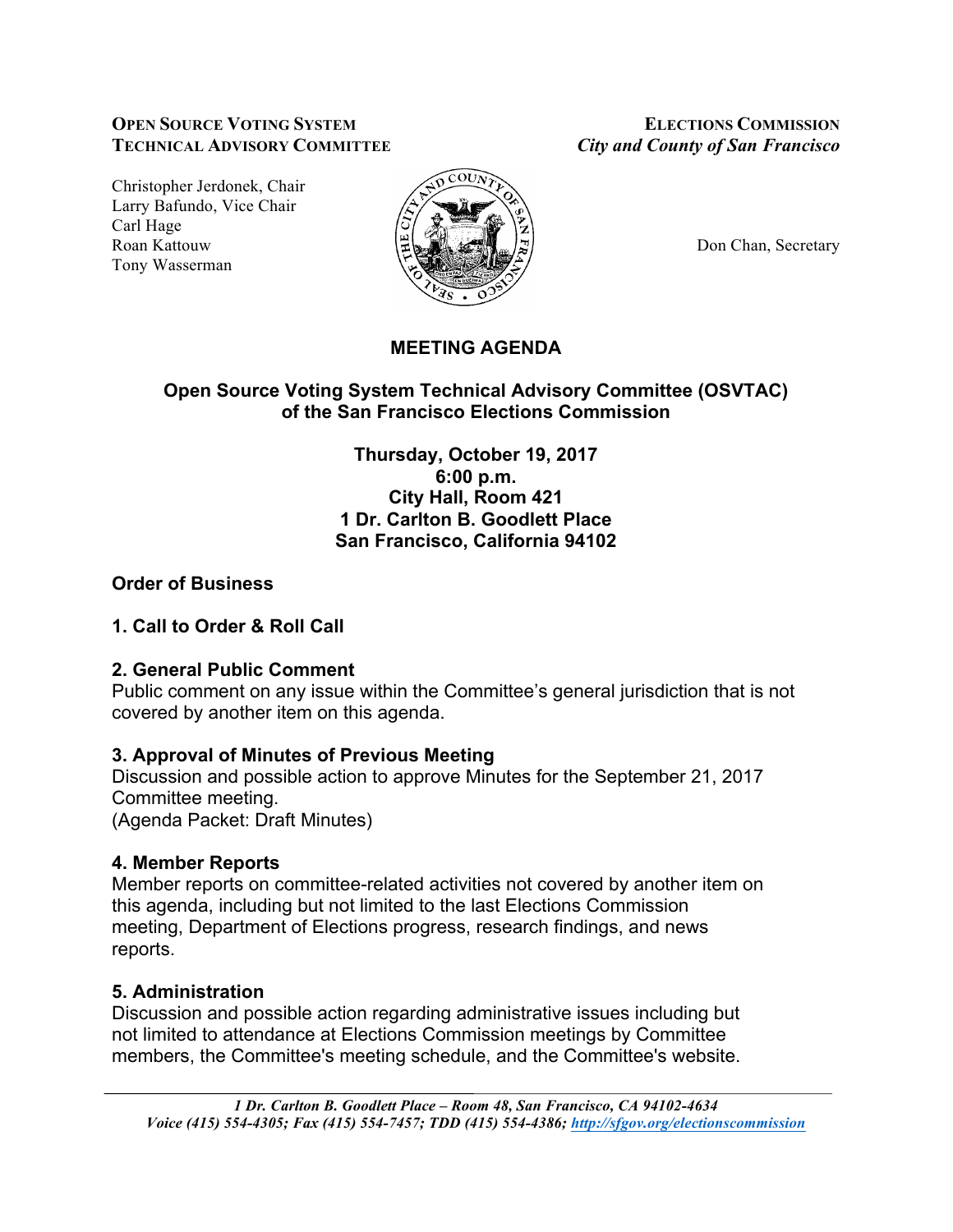### **6. Presentations by Committee Members**

Discussion and possible action regarding presentations by committee members about the open source voting project.

### **7. Responses to the Business Case RFP**

Discussion and possible action regarding the responses to the RFP to prepare a business case for developing an open source voting system.

### **8. Committee Goals and Assumptions**

Discussion and possible action regarding committee goals, scope, and assumptions, including assumptions around computer security.

### **9. Project Background and Terminology**

Discussion and possible action regarding project background and terminology, including around voting system components and other voting system projects.

### **10. Project Management and Procurement**

Discussion and possible action regarding project management and procurement, including around incremental approaches to developing an open source voting system.

### **11. Committee Recommendations**

Discussion and possible action regarding Committee recommendations on the subjects of requirements (including accessibility), open source, software development processes, software architecture and design, hardware, and testing.

### **12. Topics for future discussion**

Discussion and possible action regarding topics for future discussion.

## **Adjournment**

There will be an opportunity for public comment on each agenda item.

Materials contained in the Commission packets for meetings are available for inspection and copying during regular office hours at the Department of Elections, City Hall Room 48. Materials are placed in the Elections Commission's Public Binder no later than 72 hours prior to meetings. Any materials distributed to members of the Elections Commission within 72 hours of the meeting or after the agenda packet has been delivered to the members are available for inspection at the Department of Elections, City Hall Room 48, in the Commission's Public Binder, during normal office hours.

**Cell phones, pagers and similar sound-producing electronic devices:** The ringing of and use of cell phones, pagers and similar sound-producing electronic devices are prohibited at this meeting. The Chair may order the removal from the meeting room of any person responsible for the ringing or use of a cell phone, pager, or other similar sound-producing electronic devices.

**Disability Access:** The meeting will be held in Room 421, City Hall, 1 Dr. Carlton B. Goodlett Place, San Francisco, CA. The meeting room is wheelchair accessible. The nearest accessible BART station is Civic